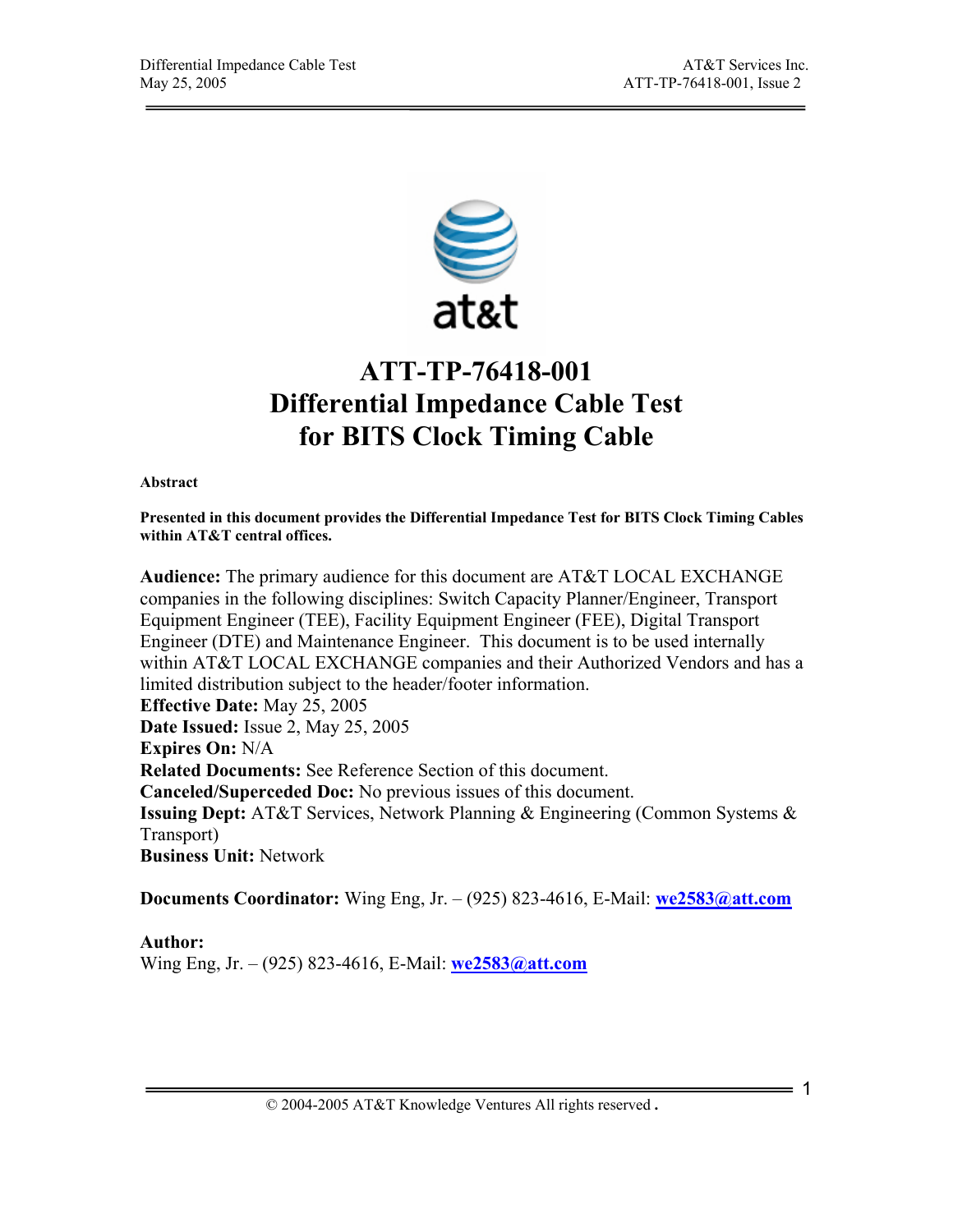$=$ 

# **Table of Contents**

 $= 2$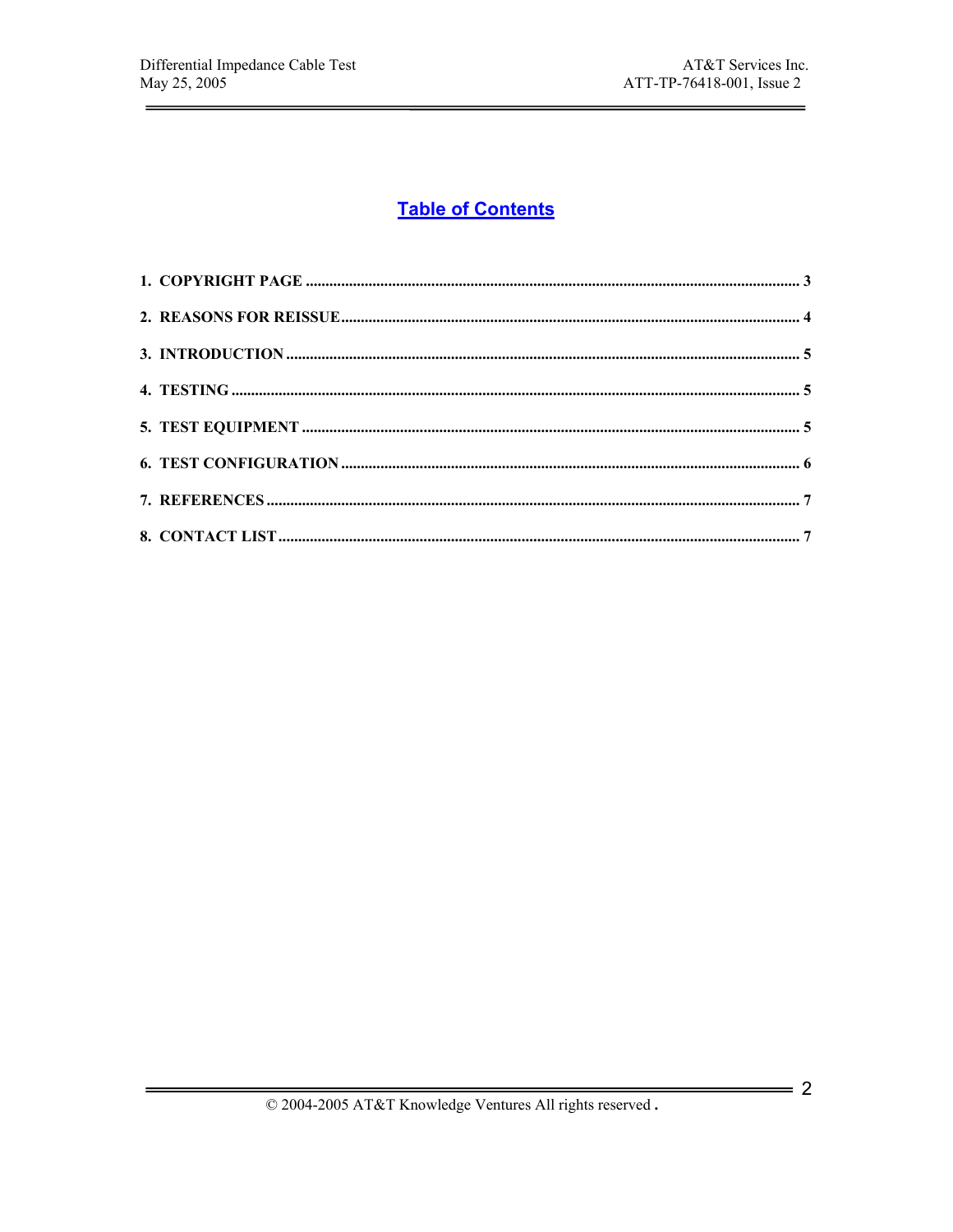# **1. Copyright Page**

**Notice:** This document is an unpublished work protected by the United States copyright laws and is proprietary to AT&T Properties.. Disclosure, copying, reproduction, merger, translation, modification, enhancement, or use by anyone other than authorized employees or licensees of AT&T Properties. without the prior written consent of AT&T Properties. is prohibited.

© 2004-2005 AT&T Knowledge Ventures All rights reserved .

**Trademarks:** Windows 95, 97, 98, 2000, NT, ME, XP, Excel, Word for Windows, PowerPoint, Internet Explorer, Office Professional 97, Visio 2000, Visio Professional 2002, Visio Enterprise Network Tools and Microsoft are trademarks of the Microsoft Corporation. Netscape Navigator is a trademark of the Netscape Corporation. AutoCAD 2000, 2000i & 2002 are trademarks of the Autodesk Corporation. Adobe Acrobat 5.0 and PDF are trademarks of the Adobe Corporation. Common Language®, SWITCH®, TIRKS®, CLEI®, CLLI® and CLFI® are registered trademarks of Telcordia Technologies Inc. ANSI is a trademark of the American National Standards Institute. All other trademarks belong to their respective owners.

#### **Publisher:** Network Planning & Engineering – Common Systems Standards AT&T Services Inc. ATTN: Wing Eng 2600 Camino Ramon RM 4S450N San Ramon, California 94583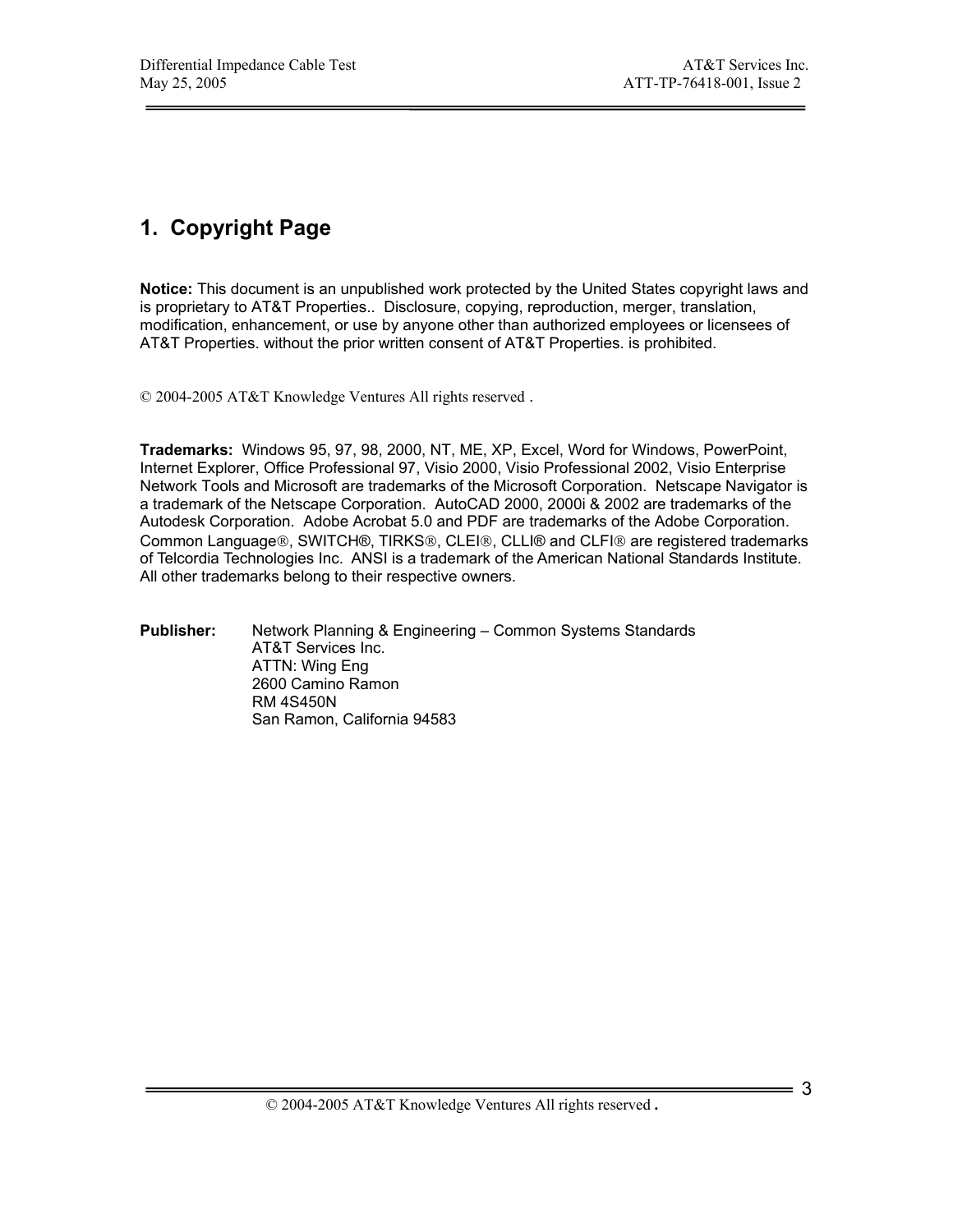# **2. Reasons for Reissue**

Issue 2. Updates the Contact List, Section 8.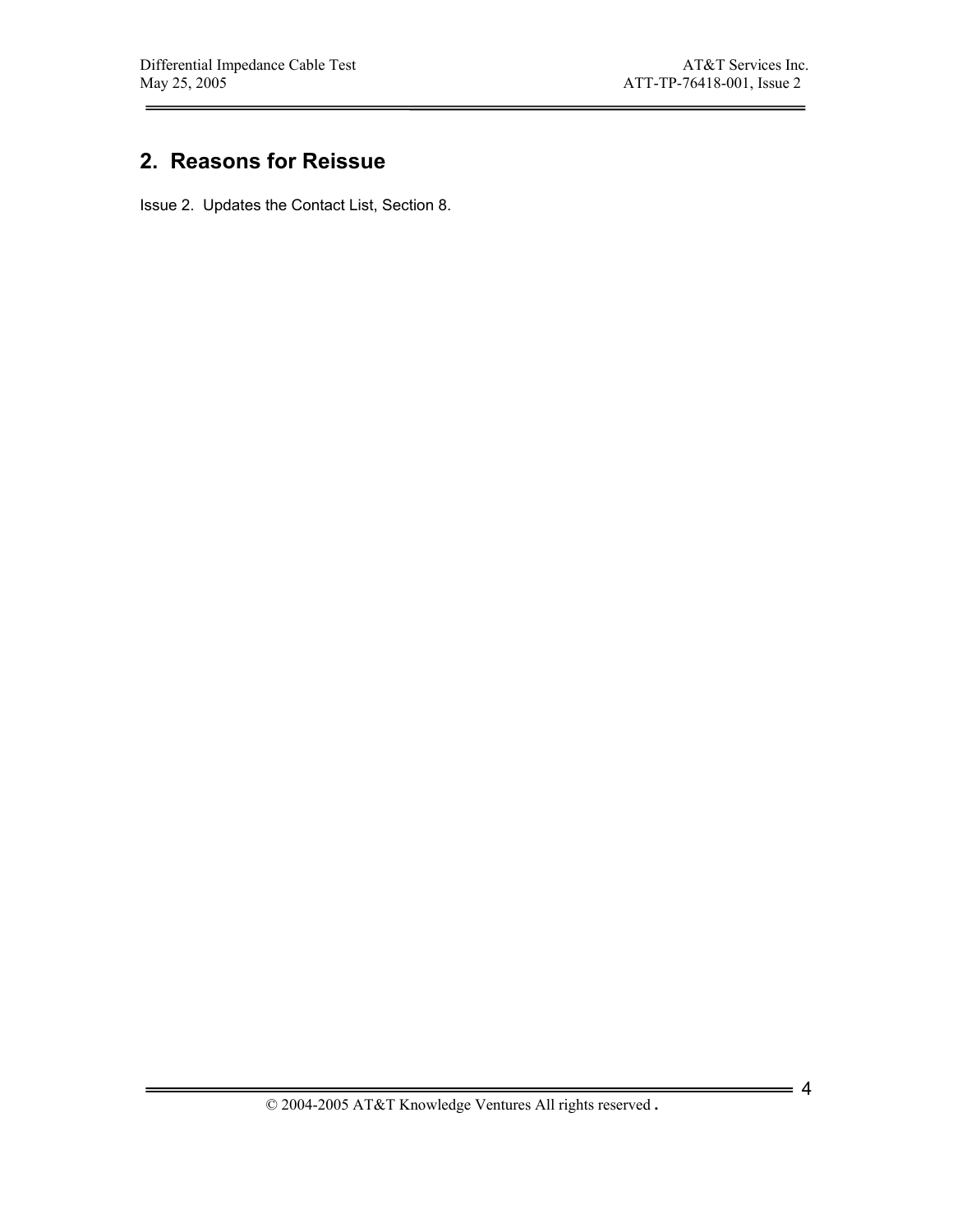# **3. Introduction**

BITS Clock or TSG(Timing Signal Generator)Timing Cables, which are also known as Synchronous Timing Cables, act as the copper cable transport link between various BITS Clock timed network elements, including switches, and the actual BITS TSG timing source, or synchronous timing equipment. The application speed for these BITS Clock timing cables include the following: DS1 – 1.544 Mb/sec(higher) and 64 Kb/sec(lower) speeds. It is important that these BITS Clock timing cables, as manufactured, meet rigorous AT&T manufacturing and transport performance requirements, since failure to perform up to the bit error rate demands of the BITS Clock timing source network elements and the synchronous timing equipment will cause disruption to vital network services.

# **4. Testing**

All production of manufactured BITS Clock Timing Cables must pass the AT&T testing criteria for Differential Cable Impedance found in the Fujitsu test method, which uses Agilent equipment. See Word Document Attachment entitled ATT-TP-76418-001, *Differential Impedance Cable Test*, Issue 4, dated September 3, 2004. Both the Hardware and Software included in this method, or its equivalence, must be used to qualify all lots of manufactured BITS Clock Timing Cables before potential purchase by AT&T.

### **5. Test Equipment**

Agilent Infiniiun DCA Oscilloscope Model # 86100A (or Equivalent) Must be currently calibrated

Agilent Differential TDR Module Model # 54754A (or Equivalent) Must be currently calibrated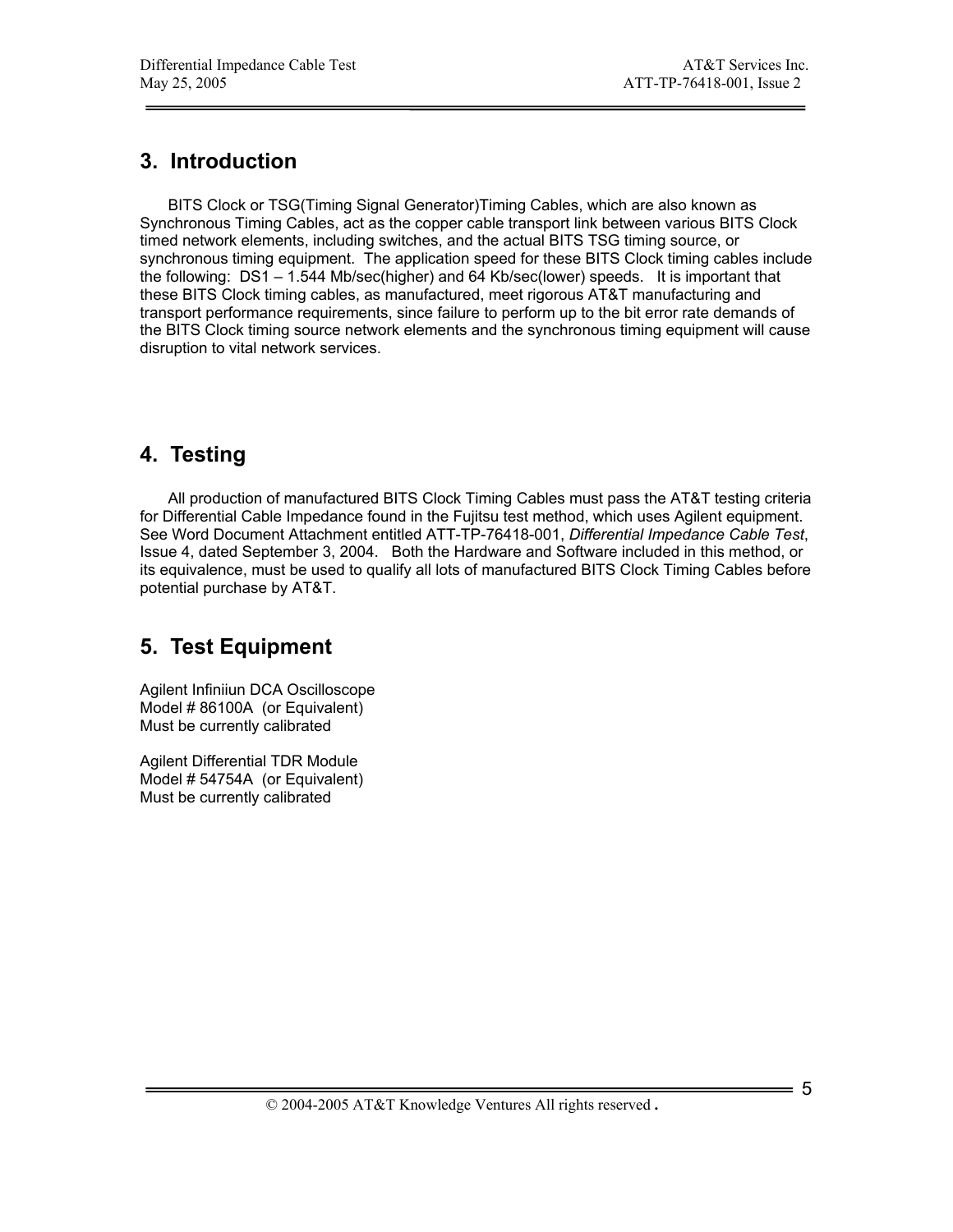

Test equipment, other than Agilent's, may be used if equivalent in function.